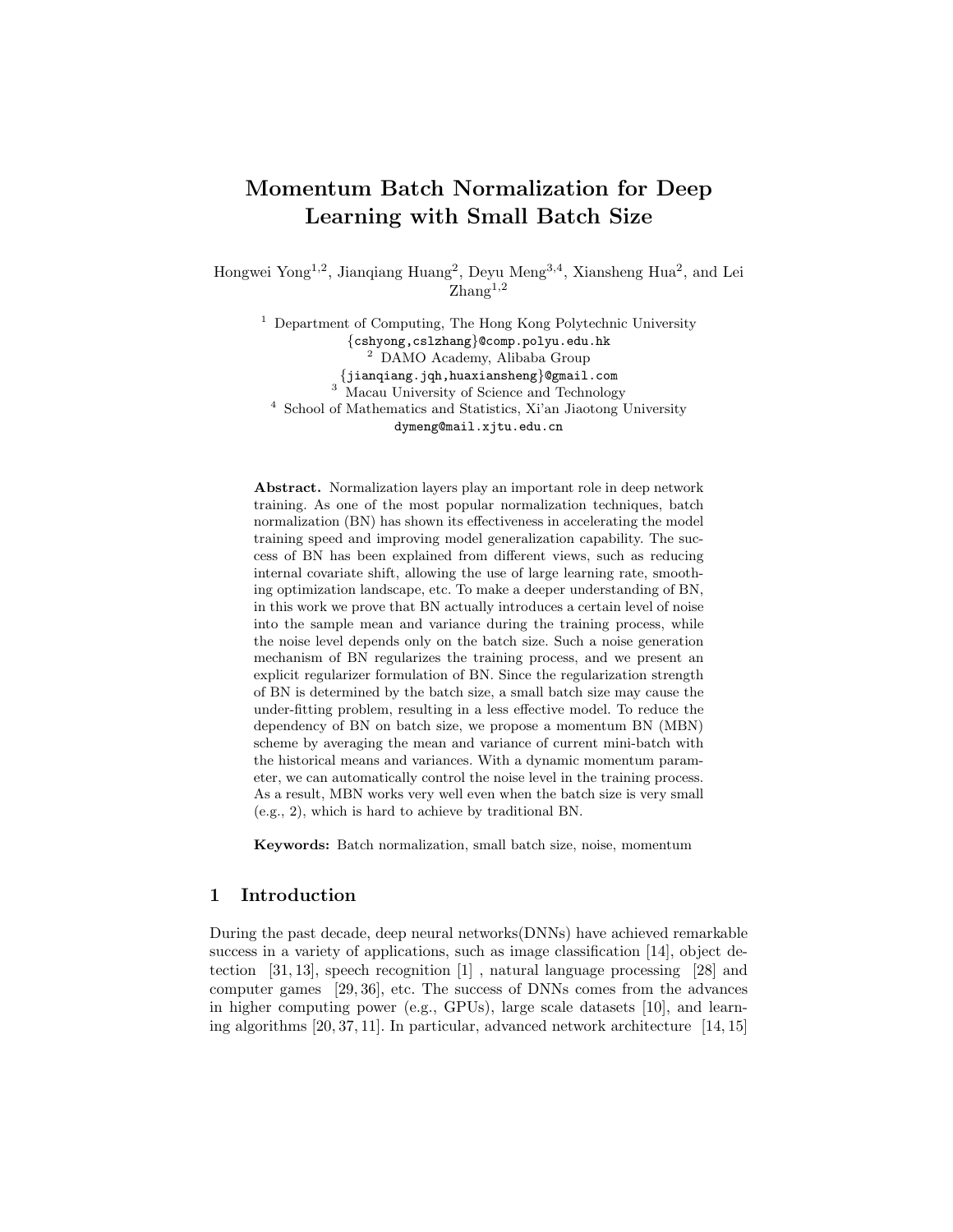and optimization techniques [20, 22] have been developed, making the training of very deep networks from a large amount of training data possible.

One of the key issues in DNN training is how to normalize the training data and intermediate features. It is well-known that normalizing the input data makes training faster [22]. The widely used batch normalization (BN) technique [19] naturally extends this idea to the intermediate layers within a deep network by normalizing the samples in a mini-batch during the training process. It has been validated that BN can accelerate the training speed, enable a bigger learning rate, and improve the model generalization accuracy [14, 15]. BN has been adopted as a basic unit in most of the popular network architectures such as ResNet [14] and DenseNet [15]. Though BN has achieved a great success in DNN training, how BN works remains not very clear. Researchers have tried to explain the underlying working mechanism of BN from different perspectives. For example, it is argued in [19] that BN can reduce internal covariate shift (ICS). However, it is indicated in [33] that there is no clear link between the performance gain of BN and the reduction of ICS. Instead, it is found that BN makes the landscape of the corresponding optimization problem smoother so that it allows larger learning rates, while stochastic gradient decent (SGD) with a larger learning rate could yield faster convergence along the flat direction of the optimization landscape so that it is less likely to get stuck in sharp minima [5].

Apart from better convergence speed, another advantage of BN is its regularization capability. Because the sample mean and variance are updated on mini-batches during training, their values are not accurate. Consequently, BN will introduce a certain amount of noise, whose function is similar to dropout. It will, however, increase the generalization capability of the trained model. This phenomenon has been empirically observed from some experimental results in [43, 44]. Teye et al. [38, 27] tried to give a theoretical explanation of the generalization gain of BN from a Bayesian perspective; however, it needs additional assumptions and priors, and the explanation is rather complex to understand.

In this paper, we present a simple noise generation model to clearly explain the regularization nature of BN. Our explanation only assumes that the training samples are independent and identically distributed (i.i.d.), which holds well for the randomly sampled mini-batches in the DNN training process. We prove that BN actually introduces a certain level of noise into the sample mean and variance, and the noise level only depends on the batch size. When the training batch size is small, the noise level becomes high, increasing the training difficulty. We consequently propose a momentum BN (MBN) scheme, which can automatically control the noise level in the training process. MBN can work stably for different mini-batch sizes, as validated in our experiments on benchmark datasets.

# 2 Related Work

Batch Normalization: BN [19] was introduced to address the internal covariate shift (ICS) problem by performing normalization along the batch dimension. For a layer with *d*-dimensional input  $\mathbf{x} = (x^{(1)}, x^{(2)}, ..., x^{(d)})$  in a mini-batch  $\mathcal{X}_B$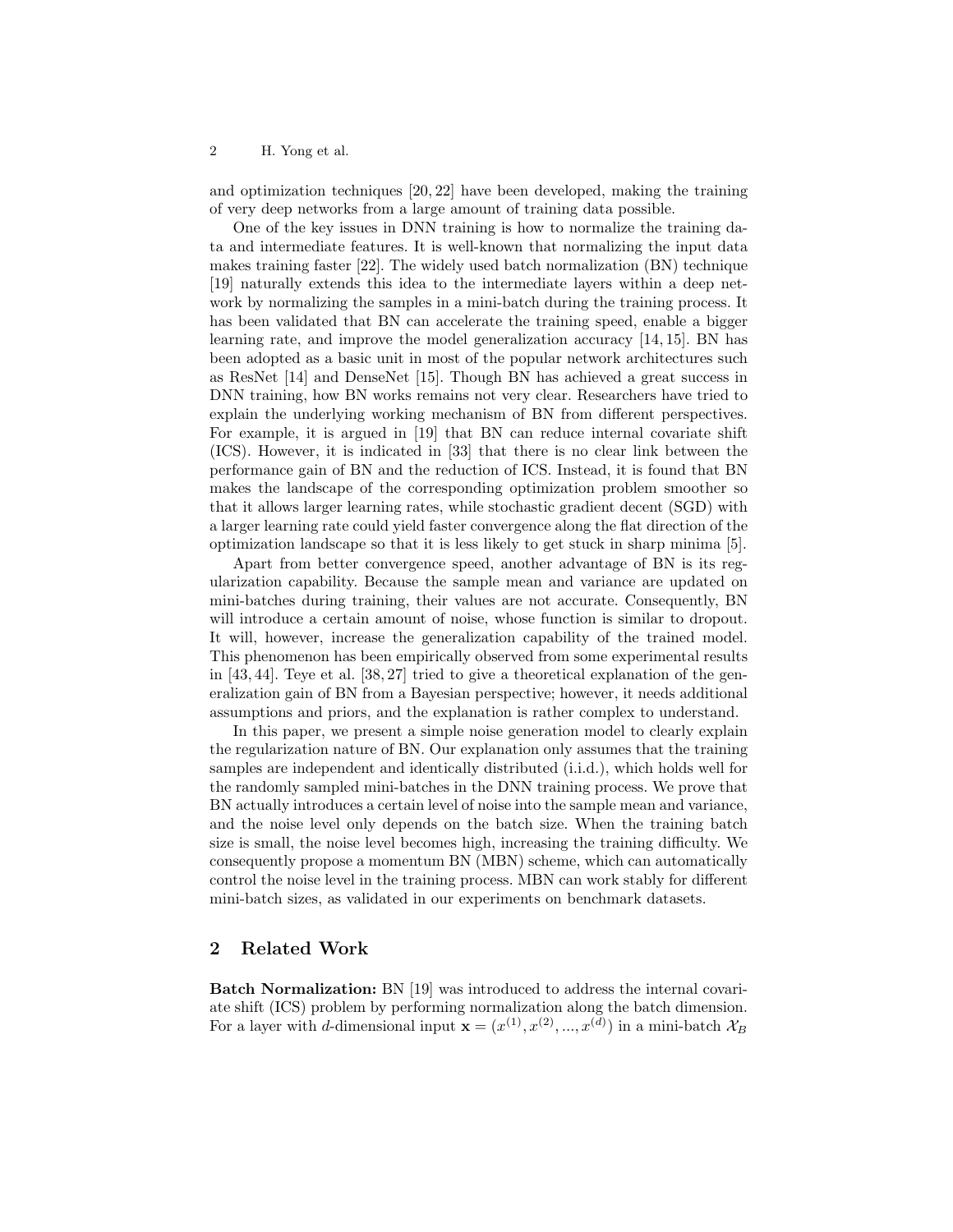with size  $m$ , BN normalizes each dimension of the input samples as:

$$
\widehat{x}^{(k)} = \frac{x^{(k)} - \mu_B^k}{\sqrt{\sigma_B^{k^2} + \epsilon}}\tag{1}
$$

where  $\mu_{\mathcal{B}}^k = \frac{1}{m} \sum_{i=1}^m x_i^{(k)}$ ,  $\sigma_{\mathcal{B}}^k = \frac{1}{m} \sum_{i=1}^N (x_i^{(k)} - \mu_{\mathcal{B}}^k)^2$ , and  $\epsilon$  is a small positive constant. And for inference step, the mean and variance of mini-batch are replaced with that of population, often estimated by moving average.

BN has achieved remarkable performance in terms of improving training speed and model generalization ability for many applications [14, 45]. In the case of small batch size, unfortunately, the sample mean and variance can be very different from those of the population. Consequently, BN may not perform well with a small batch size. To address this problem, batch renormalization (BReN) [18] was proposed by constraining the range of estimated mean and variance of a batch. However, it is very hard to tune the hyper-parameters in BReN, which limits its application to different tasks.

Other Normalization Methods: Besides BN, other normalization methods [23, 32, 39, 43, 3, 30] have been proposed to normalize data along other dimensions. For example, layer normalization (LN) [23] normalizes all activations or feature maps along feature dimension, instance normalization (IN) [39] performs normalization for each feature map of each sample and group normalization (GN) [43] normalizes feature maps for each input sample in a divided group. Although these methods depend less on training batch size, BN still outperforms them in many visual recognition tasks. Switchable normalization [26, 34, 25] uses a weighted combination of BN, LN and IN, which introduces more parameters and costs more computation. There are also some variants of BN, such as Batch Kalman Norm (BKN) [41], L1 BN [42], Decorrelated BN (DBN) [16], Riemannian BN [8], Iterative BN [17], Memorized BN [12] etc. Instead of operating on features, Weight Normalization (WN) [32] normalizes the filter weights. WN can also accelerate training but cannot outperform BN.

## 3 The Regularization Nature of BN

#### 3.1 Noise Generation of BN

Several previous works [43, 44] have indicated that the BN layer can enhance the generalization capability of DNNs experimentally; however, little work has been done on the theoretical analysis about why BN has this capability. The only work we can find is [38], where Teye et al. tried to give a theoretical illustration for the generalization gain of BN from a Bayesian perspective with some additional priors. In the work [27], Luo et al. presented a regularization term based on the result of [38]. Shekhovtsov et al. [35] gave an interpretation of BN from the perspective of noise generation. However, it is assumed that the input activations follows strictly i.i.d. Gaussian distribution and there is no further theoretical analysis on how the noise affects the training process. In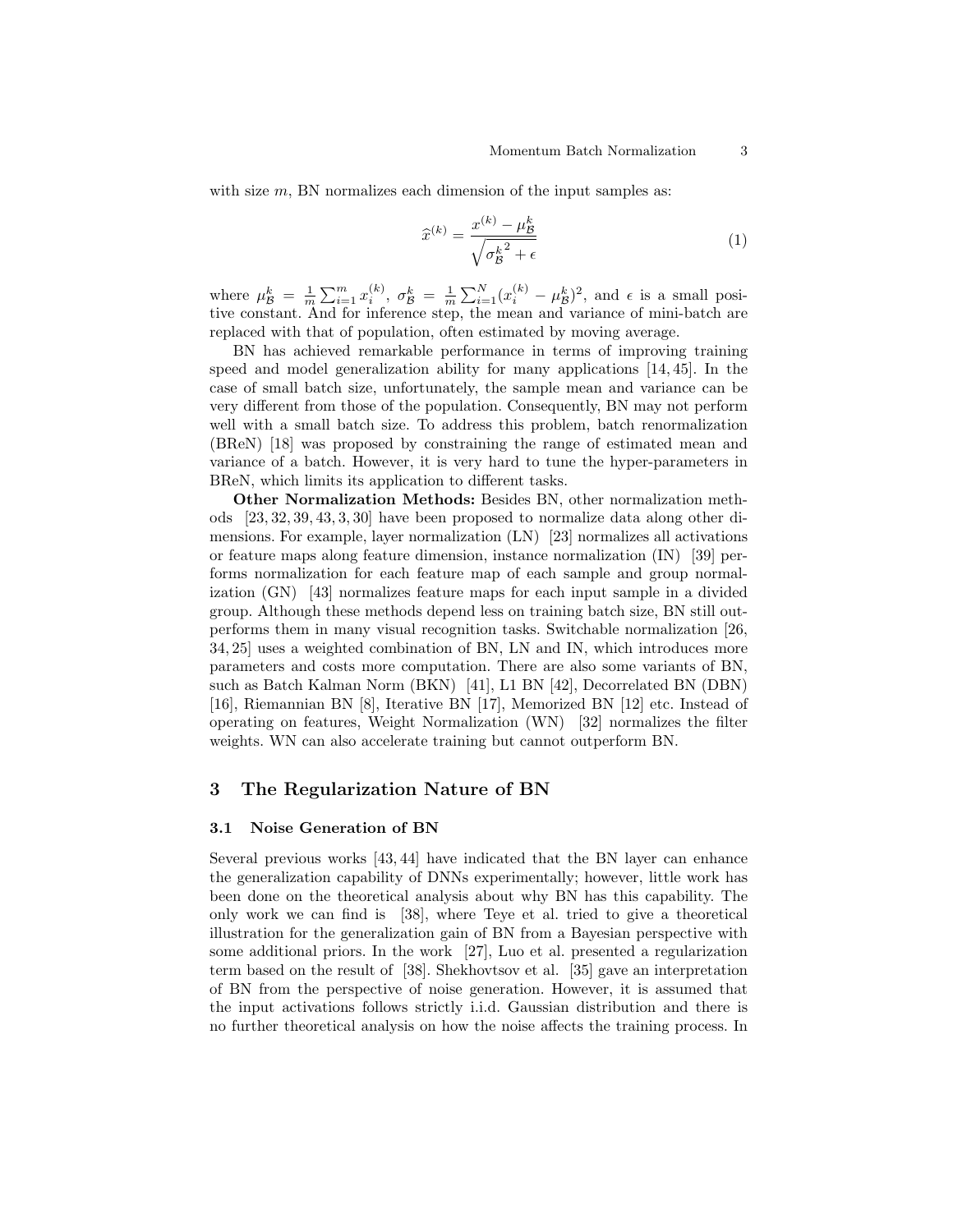4 H. Yong et al.



Fig. 1. The mean and variance of mini-batches vs. iterations. The mean (green points) and variance (blue points) are from one channel of the first BN layer of ResNet18 in the last epoch when training with batch size 16 on CIFAR100. The histograms of batch mean and variance are plotted on the right, which can be well fitted by Gaussian distribution and Chi-square distribution, respectively.

this section, we theoretically shows that BN can be modeled as process of noise generation.

Let's first assume that one activation input in a layer follows the Gaussian distribution  $\mathcal{N}(x|\mu, \sigma^2)$ , where  $\mu$  and  $\sigma^2$  can be simply estimated by population mean  $\mu_{\mathcal{P}}$  and variance  $\sigma_{\mathcal{P}}$  of training data. This assumption can be extended to more general cases other than Gaussian distribution, as we will explain later. In stochastic optimization  $[7, 6]$ , randomly choosing a mini-batch of training samples can be considered as a sample drawing process, where all samples  $x_i$  in a mini-batch  $\mathcal{X}_b = \{x_i\}_{i=1}^m$  are i.i.d., and follows  $\mathcal{N}(x|\mu, \sigma^2)$ . For the mini-batch  $\mathcal{X}_b$  with mean  $\mu_B = \frac{1}{m} \sum_{i=1}^m x_i$  and variance  $\sigma_B^2 = \frac{1}{m} \sum_{i=1}^m (x_i - \mu_B)^2$ , we can define two random variables  $\xi_{\mu}$  and  $\xi_{\sigma}$  as follows [9]:

$$
\xi_{\mu} = \frac{\mu - \mu_B}{\sigma} \sim \mathcal{N}(0, \frac{1}{m}), \quad \xi_{\sigma} = \frac{\sigma_B^2}{\sigma^2} \sim \frac{1}{m} \chi^2(m - 1) \tag{2}
$$

where  $\chi^2$  denotes the Chi-squared distribution and  $\xi_{\sigma}$  follows a Scaled-Chisquared distribution with  $E(\xi_{\sigma}) = \frac{m-1}{m}$  and  $Var(\xi_{\sigma}) = \frac{2(m-1)}{m^2}$ .

In Fig. 1 we plot the means and variances of mini-batches computed at the first BN layer of ResNet18 in the last training epoch when training with batch size 16 on CIFAR100 dataset. One can see that these means and variances are distributed like biased random noise. Specifically, the histogram of mean values can be well modeled as a Gaussian distribution, while the histogram of variances can be well modeled as a scaled Chi-Square distribution. By neglecting the small constant  $\epsilon$  in Eq.(1), the BN in training process can be rewritten as

$$
\widehat{x} = \frac{x - \mu_B}{\sigma_B} = \frac{x - \mu + (\mu - \mu_B)}{\sigma \frac{\sigma_B}{\sigma}} = \frac{\frac{x - \mu}{\sigma} + \xi_\mu}{\sqrt{\xi_\sigma}} = \frac{\widetilde{x} + \xi_\mu}{\sqrt{\xi_\sigma}}
$$
(3)

where  $\widetilde{x} = \frac{x - \mu}{\sigma}$  is the population normalized formula.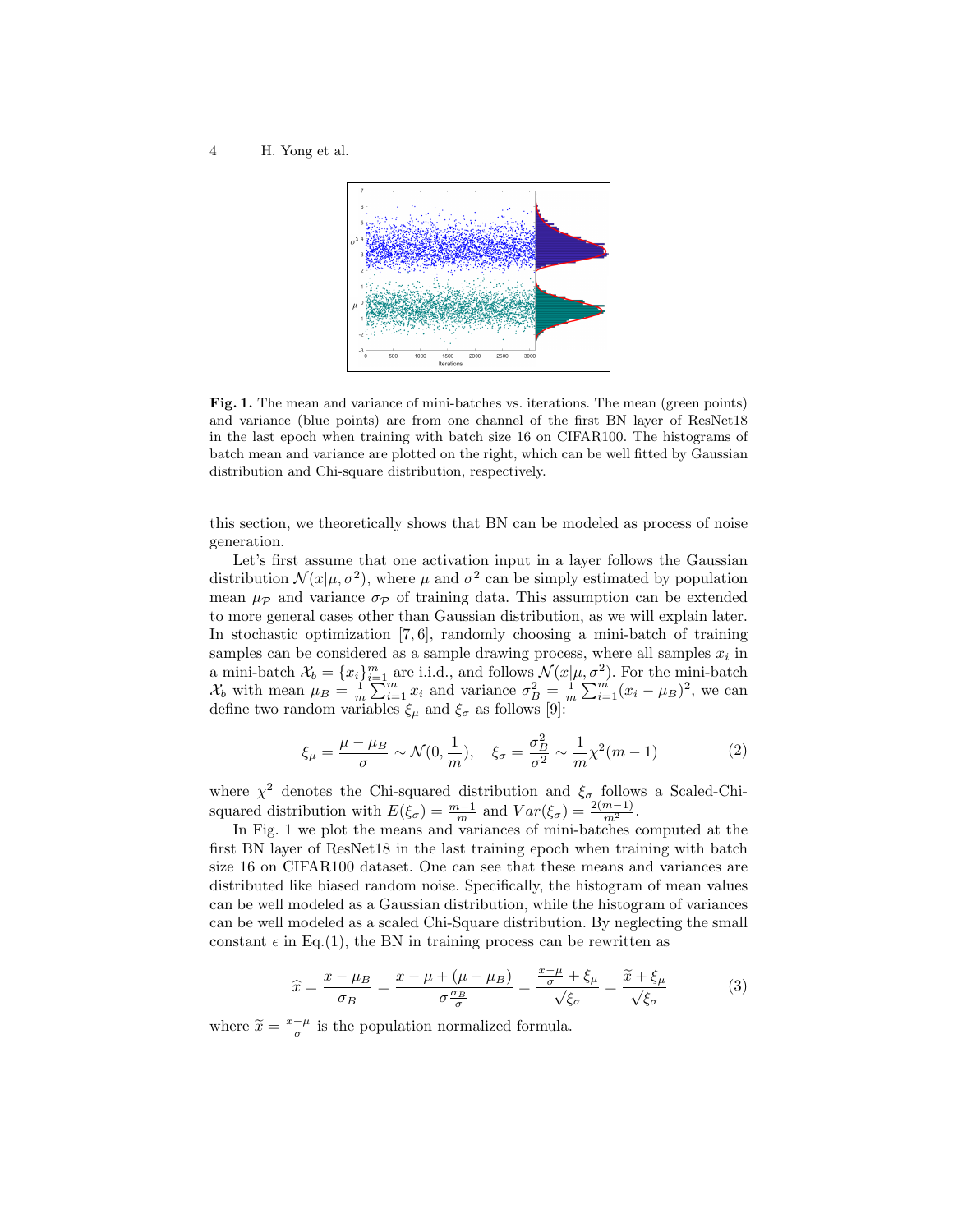From Eq.(3), we can see that BN actually first adds Gaussian noise  $\xi_{\mu}$ (additive noise) to the sample after population normalization, and then multiplies with a Scaled-Inverse-Chi noise  $\frac{1}{\sqrt{\xi_{\sigma}}}$  (multiplicative noise). That is, training with BN is actually introducing a mixture of additive and multiplicative noise. With the introduced additive noise  $\xi_{\mu}$  and multiplicative noise  $\xi_{\sigma}$ , the output variable  $\hat{x}$  follows  $N t(\tilde{x}, m - 1)$ , which is a noncentral t-distribution [24], and its probability density function is very complex. Fortunately, we can still get the mean and variance of  $\hat{x}$  as follows:

$$
E[\hat{x}] = \tilde{x}\sqrt{\frac{m-1}{2}} \frac{\Gamma((m-2)/2)}{\Gamma((m-1)/2)}, \quad Var[\hat{x}] = \frac{1}{m} (\frac{m-1}{m-3}(1+\tilde{x}^2) - E[\hat{x}]^2)
$$
(4)

When m is very large,  $E[\hat{x}] \approx \tilde{x}$  and  $Var[\hat{x}] \approx 0$ . However, when m is small, the noise generated by BN depends on not only the statistics of entire training data  $\mathcal{X}$  (e.g., mean  $\mu$  and variance  $\sigma^2$ ) but also the batch size m.

With the above analyses, we can partition BN into three parts: a normalizer part (i.e.,  $\widetilde{x} = \frac{x-\mu}{\sigma}$ ); a noise generator part (i.e.,  $\widehat{x} = \frac{\widetilde{x}+\xi_{\mu}}{\sqrt{\xi_{\sigma}}}$  $\frac{\partial^2 \xi}{\partial \xi_{\sigma}}$ ); and an affine transformation part (i.e.,  $y = \gamma \hat{x} + \beta$ ). In the training stage, only the noise<br>concreter part is related to batch size m. In the inference stage, the batch mean generator part is related to batch size  $m$ . In the inference stage, the batch mean and variance are replaced with population mean and variance, and thus BN only has the normalizer part and the affine transformation part. It should be emphasized that  $\mu$  and  $\sigma$  are unknown in training, and they also vary during the training process. At the end of training and when statistics for activations of all samples are stable, they can be viewed as fixed.

Now we have shown that the BN process actually introduces noises  $\xi_{\mu}$  and  $\xi_{\sigma}$  into the BN layer in the training process. When the batch size is small, the variances of both additive noise  $\xi_{\mu}$  and multiplicative noise  $\xi_{\sigma}$  become relatively large, making the training process less stable. In our above derivation, it is assumed that the activation input follows the Gaussian distribution. However, in practical applications the activations may not follow exactly the Gaussian distribution. Fortunately, we have the following theorem.

**Theorem 1:** Suppose samples  $x_i$  for  $i = 1, 2, ..., m$  are i.i.d. with  $E[x] = \mu$ and  $Var[x] = \sigma^2$ ,  $\xi_{\mu}$  and  $\xi_{\sigma}$  are defined in Eq.(2), we have:

$$
\lim_{m \to \infty} p(\xi_{\mu}) \to \mathcal{N}(0, \frac{1}{m}), \quad \lim_{m \to \infty} p(\xi_{\sigma}) \to \frac{1}{m} \chi^2(m-1).
$$

Theorem 1 can be easily proved by the central limit theorem. Please refer to the Supplementary Materials for the detailed proof. In particular, when m is larger than 5,  $\xi_{\mu}$  and  $\xi_{\sigma}$  nearly meet the distribution assumptions. As for the i.i.d. assumption on the activations of samples in a mini-batch, it generally holds because the samples are randomly drawn from the pool in training.

## 3.2 Explicit regularization formulation

It has been verified in previous works [43, 44] that introducing a certain amount of noise into training data can increase the generalization capability of the neural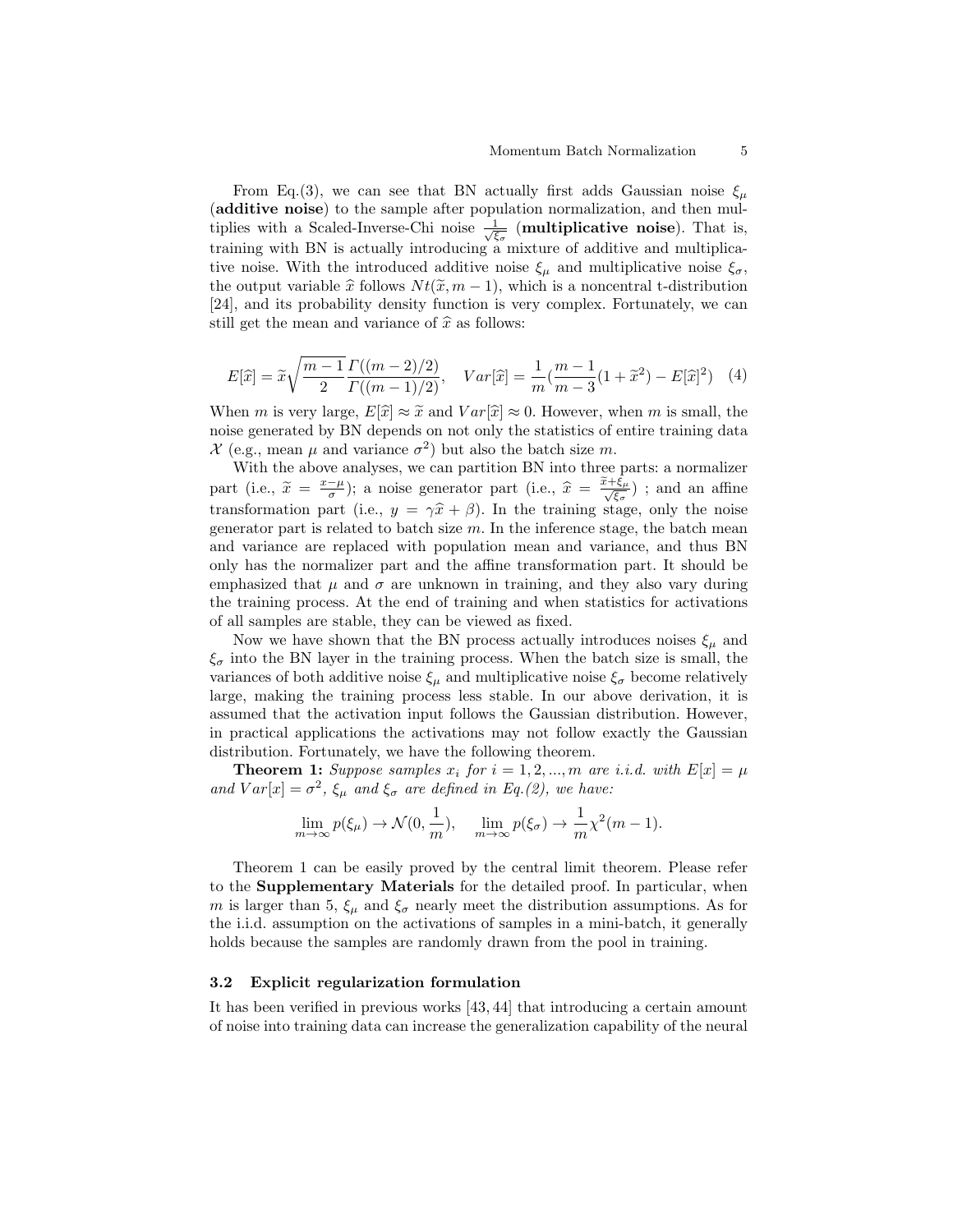network. However, there lacks a solid theoretical analysis on how this noise injection operation works. In this section, we aim to give a clear formulation.

**Additive Noise:** We first take additive noise  $\xi_{\mu}$  into consideration. Let  $l(t, f(x))$  (abbreviate as  $l(x)$  in the following development) denote the loss w.r.t. one activation input x, where t is the target,  $f(\cdot)$  represents the network and  $l(\cdot)$ is the loss function. When additive noise  $\xi_{\mu}$  is added to the activation, the loss becomes  $l(x + \xi_\mu)$ . By Taylor expansion [4], we have

$$
E_{\xi_{\mu}}[l(x+\xi_{\mu})] = l(x) + R^{add}(x), \quad R^{add}(x) = \sum_{n=1}^{\infty} \frac{E[\xi_{\mu}^{n}]}{n!} \frac{d^{n}l(x)}{dx^{n}}.
$$
 (5)

where  $E(\cdot)$  is the expectation and  $R^{add}$  is the additive noise residual term, which is related to the n-th order derivative of loss function w.r.t. activation input and the n-th order moment of noise distribution.

According to [2], by considering only the major term in  $R^{add}$ , it can be shown that  $R^{add}(x) \approx \frac{E[\xi_{\mu}^2]}{2}$  $\partial f(x)$  $\frac{f(x)}{\partial x}$ <sup>2</sup> for mean square-error loss; and  $R^{add}(x) \approx$  $\frac{E[\xi_\mu^2]}{2}$  $f(x)^{2}-2tf(x)+t$  $\frac{f(x)^2 - 2tf(x) + t}{f(x)^2(1 - f(x))^2}$  $\partial f(x)$  $\frac{f(x)}{\partial x}$ <sup>2</sup> for cross-entropy loss. This indicates that  $R^{add}$  regularizes the smoothness of the network function, while the strength of smoothness is mainly controlled by the second order moment of the distribution of noise  $\xi_{\mu}$ (i.e.,  $\frac{1}{m}$ ), which is only related to training batch size m. In Fig. 2, we illustrate the influence of additive noise on learning a classification hyperplane with different noise levels. The yellow points and blue points represent samples from two classes, and the Gaussian noise is added to the samples for data augmentation. By increasing the noise level  $\sigma$  to a proper level (e.g.,  $\sigma = 0.5$ ), the learned classification hyperplane becomes smoother and thus has better generalization capability. However, a too big noise level (e.g.,  $\sigma = 1$ ) will over-smooth the classification boundary and decrease the discrimination ability.

Multiplicative Noise: For multiplicative noise  $\xi_{\sigma}$ , we can use a simple logarithmic transformation  $l(\frac{x}{\sqrt{\xi_{\sigma}}}) = l(e^{\log|x| - \frac{1}{2}\log\xi_{\sigma}}\text{sign}(x))$  to transform it into the form of additive noise. Then according to our analyses of additive noise:

$$
E_{\xi_{\sigma}}[l(\frac{x}{\sqrt{\xi_{\sigma}}})] = l(x) + R^{mul}(x), \quad R^{mul}(x) = \sum_{n=1}^{\infty} \sum_{k=1}^{d} I(x \neq 0) \frac{E[\log^{n} \xi_{\sigma}]}{(-2)^{n} n!} \frac{d^{n} l(x)}{(d \log |x|)^{n}}
$$
(6)

.

where I( $x \neq 0$ ) is an indicator function and  $R^{mul}(x)$  is the residual term of Taylor expansion for multiplicative noise. Similar to the residual term of addictive noise  $R^{add}(x)$ , the major term of  $R^{mul}(x)$  can also be viewed as a regularizer to  $\begin{array}{c} \n\end{array}$  $\partial f(x)$  $\frac{\partial f(x)}{\partial \log |x|}$  $^2$  , which controls the smoothness of network on log-scale, and  $E[\log^2 \xi_\sigma]$ is related to the strength of the regularizer.

Compound Noise: In Section 3.1 we have shown that BN will introduce both addictive noise and multiplicative noise into the normalized activation input, i.e.,  $\hat{x} = \frac{\tilde{x} + \xi_{\mu}}{\sqrt{\xi_{\sigma}}}$  $\frac{\xi_{\mu}}{\xi_{\sigma}}$ . In the following theorem, we present the joint residual formulation for the compound of addictive noise and multiplicative noise.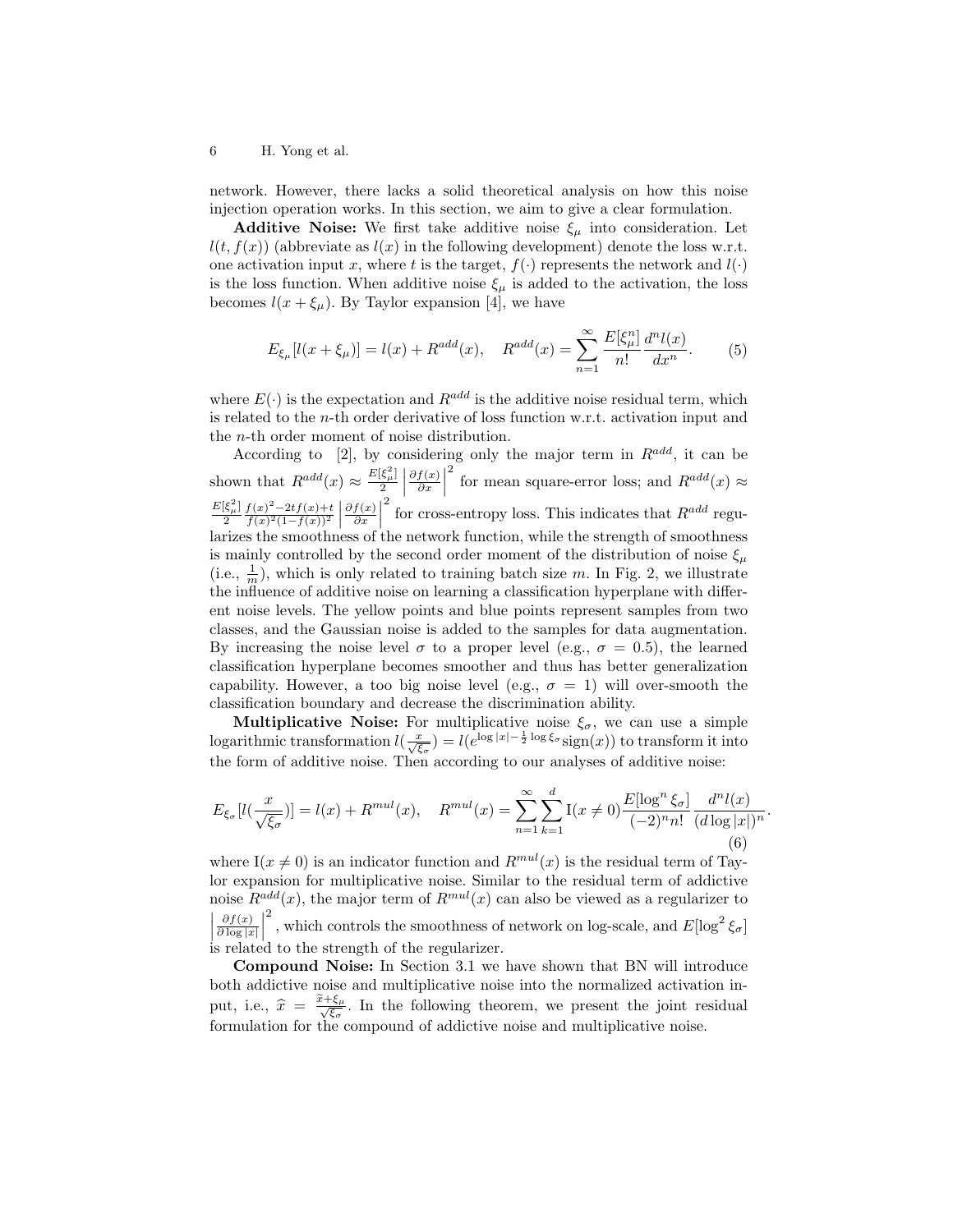

Fig. 2. The influence of noise injection on classification hyperplane (shown as red curve) learning with different noise levels. The yellow points and blue points represent samples from two classes, and the Gaussian noise with variance  $\sigma^2$  is added to the samples for data augmentation. We can see that by increasing the noise level  $\sigma$  to a proper level (e.g.,  $\sigma = 0.5$ ), the learned classification hyperplane becomes smoother and thus has better generalization capability. However, a too big noise level (e.g.,  $\sigma = 1$ ) will over-smooth the classification boundary and decrease the discrimination ability.

**Theorem 2:** If the infinite derivative of  $l(x)$  exists for any x, given two random variables  $\xi_{\mu}$  and  $\xi_{\sigma}$  (> 0), then we have the Taylor expansion for  $l(\frac{x+\xi_{\mu}}{\sqrt{\epsilon}})$  $\frac{\xi_\mu}{\xi_\sigma}\big)$  :

$$
E_{\xi_{\mu},\xi_{\sigma}}[l(\frac{x+\xi_{\mu}}{\sqrt{\xi_{\sigma}}})] = l(x) + R^{add}(x) + R^{mul}(x) + R(x), \ R(x) = \sum_{n=1}^{\infty} \frac{E[\xi_{\mu}^{n}]}{n!} \frac{d^{n} R^{mul}(x)}{dx^{n}}
$$
\n(7)

where  $R^{add}(x)$  and  $R^{mul}(x)$  are defined in Eq.(5) and (6), respectively.

The proof of Theorem 2 can be found in the Supplementary Material. From Theorem 2, we can see the Taylor expansion residual can be divided into three parts: a residual term  $R^{add}(x)$  for addictive noise, a residual term  $R^{mul}(x)$ for multiplicative noise and a cross residual term  $R(x)$ . When the noise level is small,  $R(x)$  can be ignored. Particularly, the distributions of  $\xi_{\mu}$  and  $\xi_{\sigma}$  are give in Eq.(2) so that the regularizer strength parameters  $E[\xi^2_\mu]$  and  $E[\log^2 \xi_\sigma]$  can be easily calculated, which are only determined by training batch size  $m$ . The noise is injected into the normalized data  $\tilde{x} = \frac{x-\mu}{\sigma}$ . If the introduced noise by BN is<br>strong (e.g., when batch size is small), the training forward proposation through strong (e.g., when batch size is small), the training forward propagation through the DNN may accumulate and amplify noise, which leads to undesirable model performance. Therefore, it is crucial to choose a suitable batch size for training to make BN keep a proper noise level and ensure a favorable regularization function. However, in some situations of limited memory and computing resources, we can only use a small batch size for training. It is hence important to find an approach to control the noise level of BN with small batch size, which will be investigated in the next section.

## 4 Momentum Batch Normalization

As proved in Section 3, the batch size  $m$  directly controls the strength of the regularizer in BN so that BN is sensitive to batch size. In most previous literature  $[43, 18]$ , the batch size m is set around 64 by experience. However, in some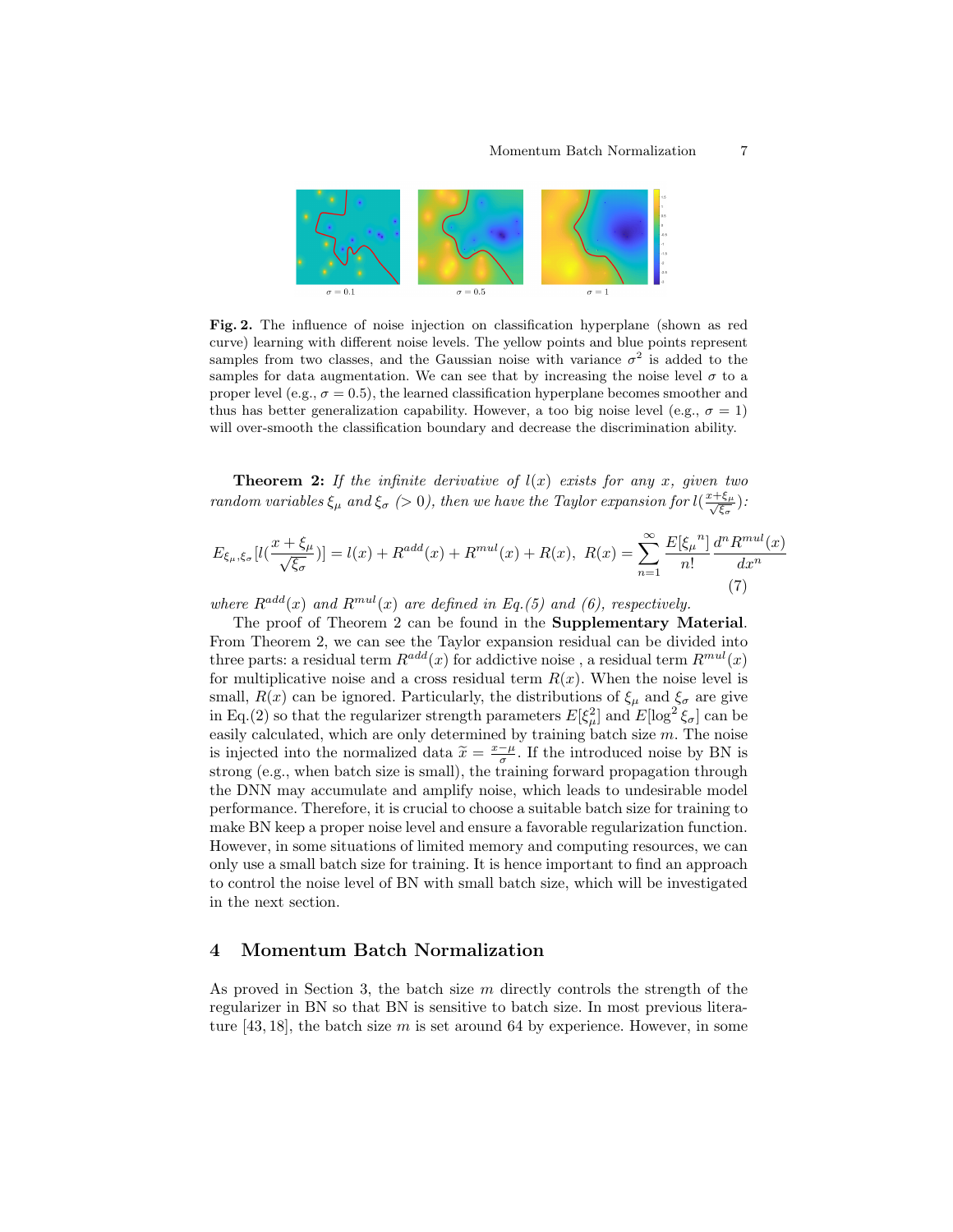applications the batch size may not be set big enough due to the limited memory and large size of input. How to stably train a network with small batch size in BN remains an open problem. Owe to our theoretical analyses in Section 3, we propose a simple solution to alleviate this problem by introducing a parameter to control the strength of regularizer in BN. Specifically, we replace the batch means and variances in BN by their momentum or moving average:

$$
\mu_M^{(n)} = \lambda \mu_M^{(n-1)} + (1 - \lambda)\mu_B, \quad (\sigma_M^{(n)})^2 = \lambda (\sigma_M^{(n-1)})^2 + (1 - \lambda)\sigma_B^2, \qquad (8)
$$

where  $\lambda$  is the momentum parameter to controls the regularizer strength, and n refers to the number of batches (or iterations). We name our new BN method as Momentum Batch Normalization (MBN), which can make the noise level generated by using a small batch size almost the same as that by using a large batch size when the training stage ends.

#### 4.1 Noise Estimation

At the end of the training process, all statistics of variables tend to be converged. According to Eq. (8), it can be derived that

$$
\mu_M^{(n)} = (1 - \lambda) \sum_{i=1}^n \lambda^{n-i} \mu_B, \quad (\sigma_M^{(n)})^2 = (1 - \lambda) \sum_{i=1}^n \lambda^{n-i} \sigma_B^2 \tag{9}
$$

When *n* is very large, let  $\mu_M$  and  $\sigma_M$  denote the final momentum mean and variance, we can derive that

$$
\xi_{\mu} = \frac{\mu - \mu_M}{\sigma} \sim \mathcal{N}(0, \frac{1 - \lambda}{m})
$$
\n(10)

 $\xi_{\sigma} = \frac{\sigma_M^2}{\sigma^2}$  follows Generalized-Chi-Squared distribution, whose expectation is  $E[\xi_{\sigma}] = \frac{m-1}{m}$  and variance is  $Var[\xi_{\sigma}] = \frac{1-\lambda}{1+\lambda}$  $\frac{2(m-1)}{m^2}$ .

We can see that the variances of  $\xi_{\mu}$  and  $\xi_{\sigma}$  approach to zero when  $\lambda$  is close to 1, MBN degenerates into standard BN when  $\lambda$  is zero. This implies that the noise level can be controlled by momentum parameter  $λ$ . A larger value  $λ$  will weaken the regularization function of MBN, and vice versa. Even when the batch size  $m$  is very small, we are still able to reduce the noise level through adjusting λ. This is an important advantage of MBN over conventional BN. For instance, if we want to make MBN with batch size 4 have similar noise level with batch size 16, the momentum parameter  $\lambda$  can be set as 3/4 to make their variances of  $\xi_{\mu}$  similar,  $\left(\frac{1-\frac{3}{4}}{4}=\frac{1}{16}\right)$ , and the multiplicative noise  $\xi_{\sigma}$  will also be reduced.

## 4.2 Momentum Parameter Setting

Dynamic Momentum Parameter for Training: Since the momentum parameter  $\lambda$  controls the final noise level, we need to set a proper momentum parameter to endow the network a certain generalization ability. Please note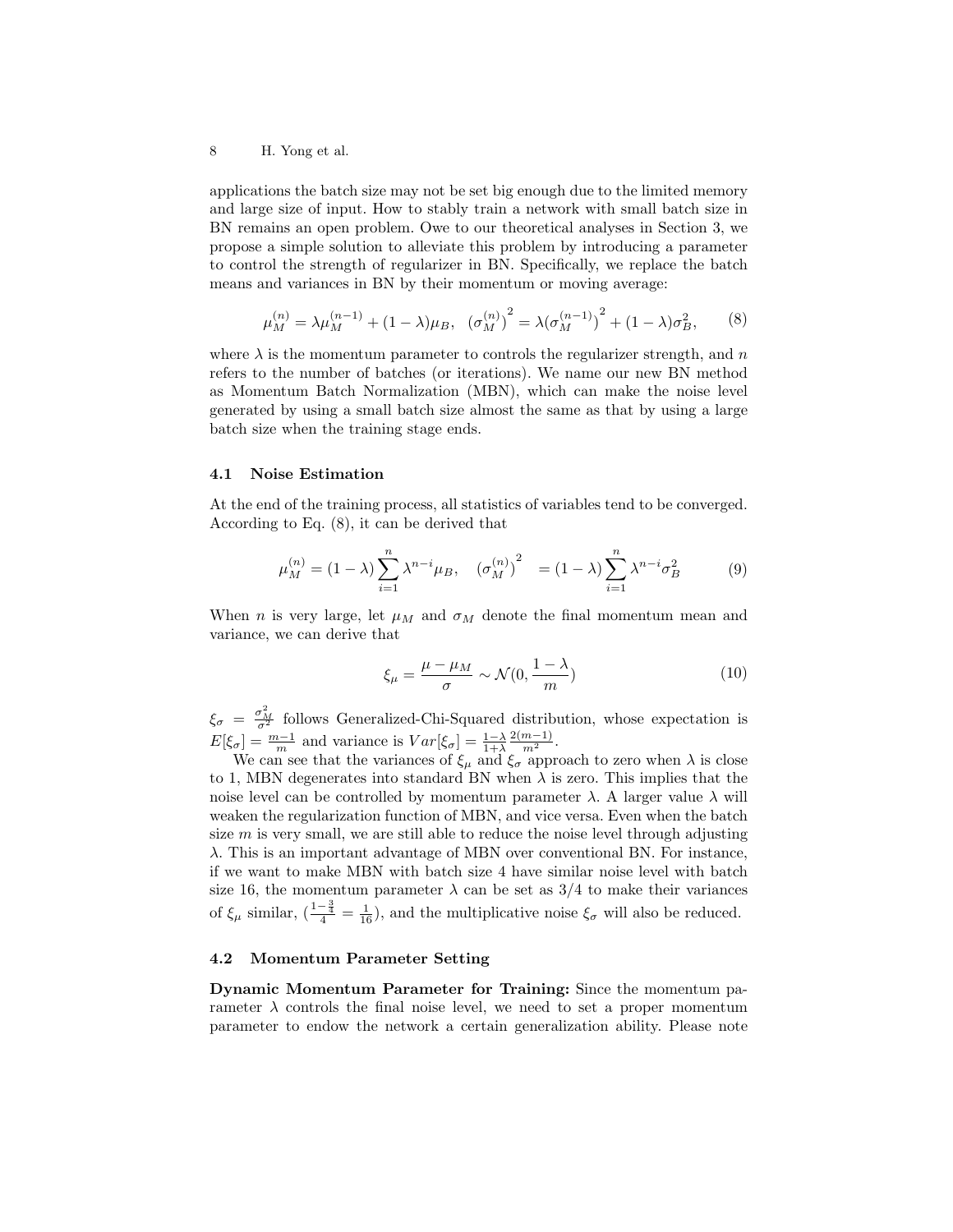| Algorithm 1 [MBN] Momentum Batch Normalization |  |  |  |
|------------------------------------------------|--|--|--|
|------------------------------------------------|--|--|--|

| <b>Input:</b> Values of x over a training                         | Training step:                                                                                         |
|-------------------------------------------------------------------|--------------------------------------------------------------------------------------------------------|
| mini-batch $\mathcal{X}_b$ ; parameters $\gamma$ , $\beta$ ; cur- | $\mu_B = \frac{1}{m} \sum_{i=1}^m x_i$                                                                 |
| rent training moving mean $\mu$ and                               | $\sigma_B^2 = \frac{1}{m} \sum_{i=1}^{m} (x_i - \mu_b)^2$                                              |
| variance $\sigma^2$ ; current inference mov-                      | $\mu \leftarrow \lambda \mu + (1 - \lambda) \mu_B$                                                     |
| ing mean $\mu_{inf}$ and variance $\sigma_{inf}^2$ ;              | $\sigma^2 \leftarrow \lambda \sigma^2 + (1 - \lambda) \sigma^2$                                        |
| momentum parameters $\lambda$ for train-                          | $\widehat{x_i} = \frac{x_i - \mu}{\sqrt{\sigma^2 + \epsilon}}$                                         |
| ing and $\tau$ for inference.                                     | $y_i = \gamma \hat{x_i} + \beta$                                                                       |
| <b>Output:</b> $\{y_i = \text{MBN}(x_i)\}\;$ ; updated $\mu$      | $\mu_{inf} \leftarrow \tau \mu_{inf} + (1 - \tau) \mu_B$                                               |
| and $\sigma^2$ :                                                  | $\sigma_{inf}^2 \leftarrow \tau \sigma_{inf}^2 + (1 - \tau) \sigma_B^2$                                |
| updated $\mu_{inf}$ and $\sigma_{inf}^2$                          | <b>Inference step:</b> $y_i = \gamma \frac{x_i - \mu_{inf}}{\sqrt{\sigma_{inf}^2 + \epsilon}} + \beta$ |

that our noise analysis in Section 4.1 holds only when network statistics are stable at the end of training. In the beginning of training, we cannot directly use the moving average of batch mean and variance, because the population mean and variance also change significantly. Therefore, we hope that in the beginning of training the normalization is close to BN, while at the end of it tends to be MBN. To this end, we propose a dynamic momentum parameter as follows:

$$
\lambda^{(t)} = \rho^{\frac{T}{T-1}\max(T-t,0)} - \rho^T, \quad \rho = \min(\frac{m}{m_0}, 1)^{\frac{1}{T}}
$$
(11)

where t refers to the t-th iteration epoch,  $T$  is the number of the total epochs, m is the actual batch size and  $m_0$  is a large enough batch size (e.g., 64).

We use the same momentum parameter within one epoch.  $\lambda^{(t)}$  starts from zero. When  $\frac{m}{m_0}$  is small,  $\lambda^{(t)}$  tends to be a number close to 1 at the end of the training. If m is equal to or larger than  $m_0$ ,  $\lambda^{(t)}$  is always equal to zero, and then MBN degenerates into BN. The dynamic setting of momentum parameter ensures that at the beginning of training process, the normalization is similar to standard BN, while at the end of the training the normalization approaches to MBN with a noise level similar to that of BN with batch size  $m_0$ .

Momentum Parameter for Inference: For inference step, we also need to set a momentum parameter. For the clarity of description, here we use  $\tau$  to denote this momentum parameter to differentiate it from the momentum parameter  $\lambda$ in the training stage. One can straightforwardly set  $\tau$  as a constant, e.g.  $\tau = 0.9$ , which is independent of batch size. However, this setting is not very reasonable because it cannot reflect the final noise level when training is ended, which is related to batch size m. Therefore, we should set  $\tau$  to be adaptive to batch size m. Denote by  $\tau_0$  the desired momentum value for an ideal batch size  $m_0$ , to make the inference momentum have the same influence on the last sample, we take  $\tau^{\frac{N}{m}}$  as a reference to determine the value of  $\tau$  for batch size m as follows:

$$
\tau^{\frac{N}{m}} = \tau_0^{\frac{N}{m_0}} \Rightarrow \tau = \tau_0^{\frac{m}{m_0}} \tag{12}
$$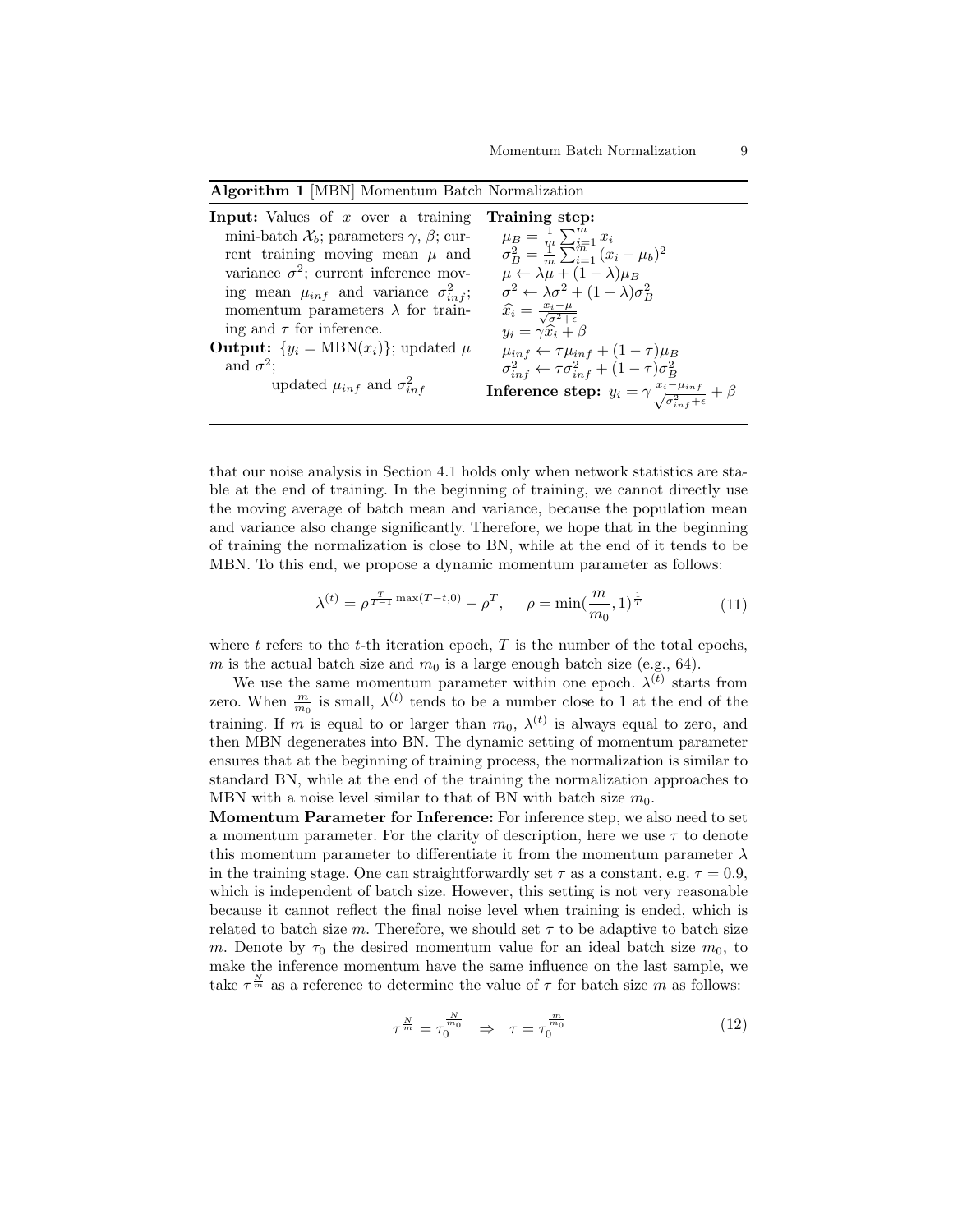where N is the number of samples,  $m_0$  is an ideal batch size and  $\tau_0$  is its corresponding momentum parameter. In most of our experiments, we set  $m_0 = 64$ and  $\tau_0 = 0.9$  for the inference step. One can see that when the training batch size m is small, a larger inference momentum parameter  $\tau$  will be used, and consequently the noise in momentum mean and variance will be suppressed.

#### 4.3 Algorithm

The back-propagation (BP) process of MBN is similar to that of traditional BN. During training, the gradients of loss w.r.t. to activations and model parameters are calculated and back-propagated. The formulas of BP are listed as follows:

$$
\frac{\partial L}{\partial \hat{x}_i} = \frac{\partial L}{\partial \hat{y}_i} \gamma, \quad \frac{\partial L}{\partial \gamma} = \sum_{i=1}^m \frac{\partial L}{\partial \hat{y}_i} \hat{x}_i, \quad \frac{\partial L}{\partial \beta} = \sum_{i=1}^m \frac{\partial L}{\partial \hat{y}_i}
$$
\n
$$
\frac{\partial L}{\partial \sigma_B^2} = \sum_{i=1}^m \frac{\partial L}{\partial \hat{x}_i} (\hat{x}_i - \mu_M) \frac{-1}{2} (\sigma_M^2 + \epsilon)^{-\frac{3}{2}} (1 - \lambda)
$$
\n
$$
\frac{\partial L}{\partial \mu_B} = \left( \sum_{i=1}^m \frac{\partial L}{\partial \hat{x}_i} \frac{\lambda - 1}{\sqrt{\sigma_M^2 + \epsilon}} \right) + \frac{\partial L}{\partial \sigma_B^2} \frac{\sum_{i=1}^m -2(x_i - \mu_B)}{m}
$$
\n
$$
\frac{\partial L}{\partial x_i} = \frac{\partial L}{\partial \hat{x}_i} \frac{1}{\sqrt{\sigma_M^2 + \epsilon}} + \frac{\partial L}{\partial \sigma_B^2} \frac{2(x_i - \mu_B)}{m} + \frac{\partial L}{\mu_B} \frac{1}{m}
$$
\n(13)

Since the current moving averages of  $\mu_M$  and  $\sigma_M^2$  are related to the mean  $\mu_B$ and variance  $\sigma_B^2$  of the current mini-batch, they also contribute to the gradient, while the previous  $\mu_M$  and  $\sigma_M^2$  can be viewed as two constants for the current mini-batch. The training and inference of MBN are summarized in Algorithm 1.

## 5 Experimental Results

## 5.1 Datasets and Experimental Setting

To evaluate MBN, we apply it to image classification tasks and conduct experiments on CIFAR10, CIFAR100 [21] and Mini-ImageNet100 datasets [40].

Datasets. CIFAR10 consists of 50k training images from 10 classes, while CI-FAR100 consists of 50k training and 10k testing images from 100 classes. The resolution of sample images in CIFAR10/100 is  $32 \times 32$ . Mini-ImageNet is a subset of the well-known ImageNet dataset. It consists of 100 classes with 600 images each class, and the image resolution is  $84 \times 84$ . We use the first 500 images from each class as training data, and the rest 100 images for testing, i.e., 50k images for training and 10k images for testing.

Experimental setting. We use SGD with momentum 0.9 and weight decay 0.0001, employ standard data augmentation and preprocessing techniques, and nd decrease the learning rate when learning plateaus occur. The model is trained for 200 epochs and 100 epochs for CIFAR and Mini-ImageNet-100, respectively. We start with a learning rate of  $0.1 * \frac{m}{64}$  both for CIFAR10 and CIFAR100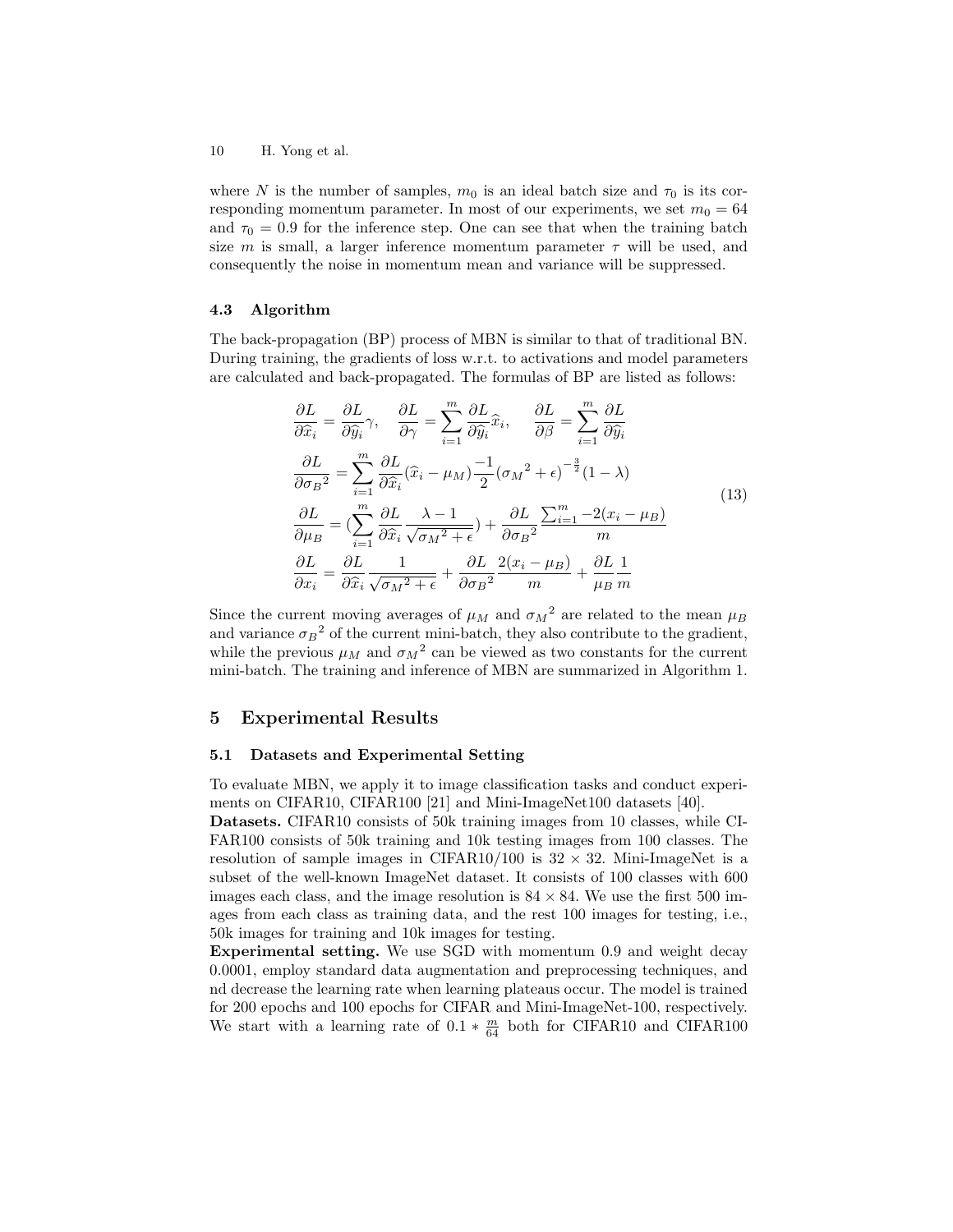

(a) Recognition rates of MB-N with different  $m_0$  on CI-FAR100 by using different DNNs, including ResNet18, ResNet34, ResNet50, VGG11 and VGG16.

(b) Testing accuracy curves on CI-FAR100 of BN and MBN with different  $\tau$  for inference and training batch size 2 per GPU.

Fig. 3. Parameters tuning of MBN.

and  $0.1 * \frac{m}{128}$  for Mini-ImageNet-100, and divide it by 10 for every 60 epochs and 30 epochs, respectively. We mainly employ ResNet [14] as our backbone network, and use similar experimental settings to the original ResNet paper. All the experiments are conducted on Pytorch1.0 framework.

#### 5.2 Parameters setting

There are two hyper-parameters in our proposed MBN,  $m_0$  and  $\tau_0$ , which are used to determine the momentum parameters  $\lambda$  and  $\tau$  for training and inference.

The setting for  $m_0$ : We first fix  $\tau_0$  (e.g., 0.9) to find a proper  $m_0$ . We adopt ResNet18 as the backbone and train it with batch size 8 and 16 on 4 GPUs, i.e., batch size 2 and 4 per GPU, to test the classification accuracy with different  $m_0$ . Particularly, we let  $m_0$  be 4, 8, 16, 32, 64, 128 in MBN. Fig. 3(a) shows the accuracy curves on CIFAR100. We can see that if  $m_0$  is too small (e.g., 4), MBN will be close to BN, and the performance is not very good. The accuracies of MBN are very close for  $m_0$  from 16 to 128, which shows that MBN is not very sensitive to parameter  $m_0$ . Considering that if  $m_0$  is too large (e.g., 128), the momentum parameter  $\lambda$  may change too quickly so that the training may not converge, we set it to 32 in all the experiments.

The setting for  $\tau_0$ : We then fix  $m_0$  as 32 and find a proper  $\tau_0$  based on Eq.(12). Fig. 3(b) shows the testing accuracy curves for for MBN with different values of  $\tau$ ,  $\tau = 0.9$  is the original BN setting, and  $\tau = 0.99$  is our setting based on Eq. (12) with  $\tau_0 = 0.85$ . We can see that when  $\tau$  is small the testing accuracy curves of both BN and MBN have big fluctuations; while  $\tau$  is large, the accuracy curves become more stable and the final accuracies can be improved. We set  $\tau_0 = 0.85$ in the following experiments.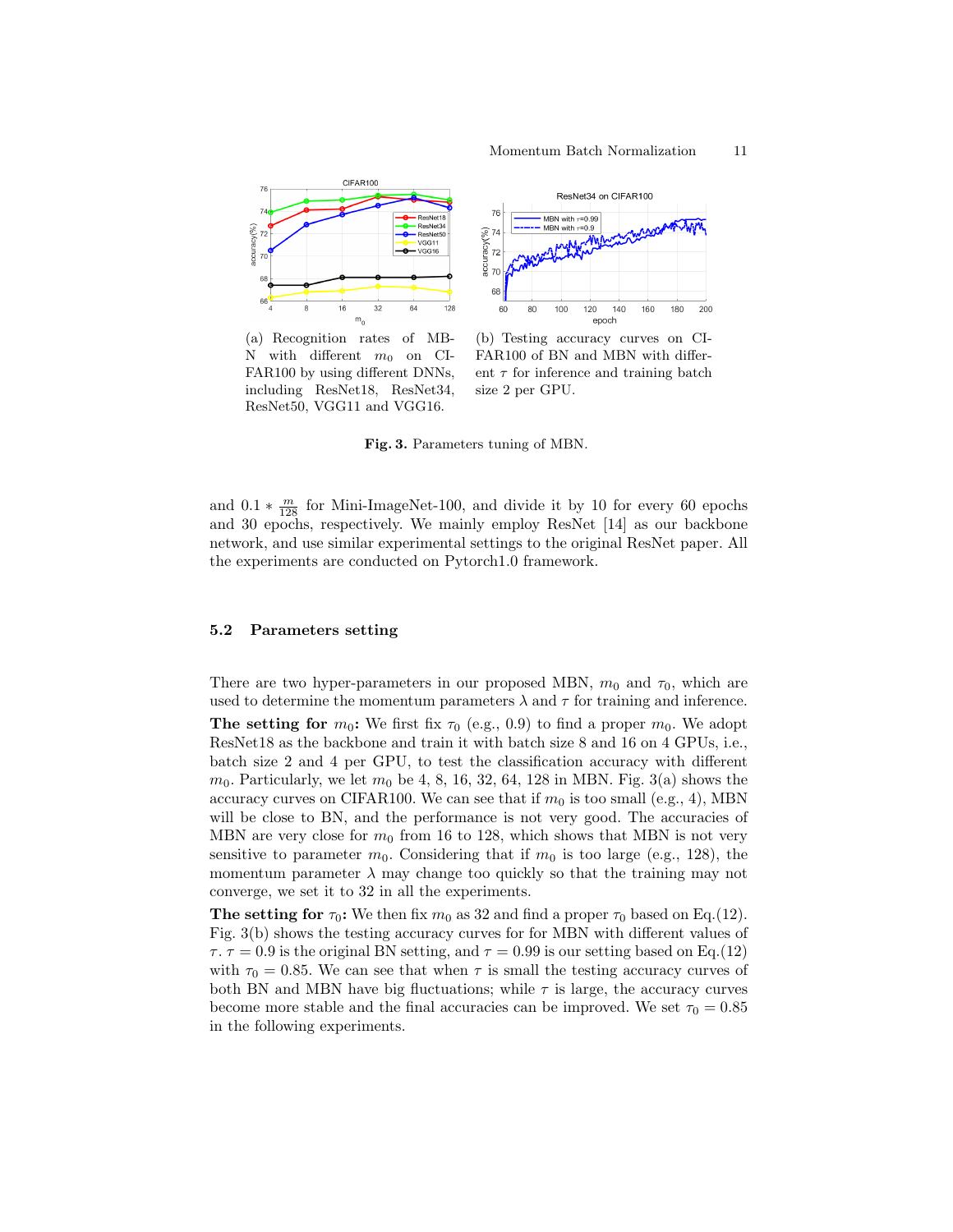

Fig. 4. Testing accuracy on CIFAR10 and CIFAR100 of ResNet18 with training batch size (BS) 8, 4, and 2 per GPU.



Fig. 5. Comparison of accuracy curves for different normalization methods with a batch size of 2 per GPU. We show the test accuracies vs. the epoches on CIFAR10 (left) and CIFAR100 (right). The ResNet18 is used.

#### 5.3 Results on CIFAR10/100

We first conduct experiments on the CIFAR10 and CIFAR100 datasets [21]. We first use ResNet18 as the backbone network to evaluate MBN with different batch sizes, and then test the performance of MBN with more networks.

Training with Different Batch Size: To testify whether MBN is more robust than BN with small batch size, we train Resnet18 on CIFAR10 and CIFAR100 by setting the batch size  $m$  as  $8, 4, 2$  per GPU, respectively. We also compare the behaviors of other normalization methods, including IN [39], LN [23] and GN [43], by replacing the BN layer with them. For GN, we use 32 groups as set in [43]. And we set  $T = 180$  in Eq.(11) for MBN.

Fig. 4 shows the results for different normalization methods. We can see that on both CIFAR10 and CIFAR100, when the batch size is relatively large (e.g., 8), the accuracy of MBN is similar to BN. This is in accordance to our theoretical analysis in Sections 3 and 4. However, when training batch size becomes small (e.g., 2), the accuracy of BN drops largely, while the accuracy of MBN decreases slightly. This shows that MBN is more robust than BN for training with small batch size. Meanwhile, MBN works much better than IN, LN and GN.

Fig. 5 shows the training and testing accuracy curves vs. epoch of ResNet18 with batch size 2. We can see that at the last stage of training when all statistics become stable, MBN can still achieve certain performance gain. This is because with MBN the momentum mean and variance approach to the population mean and variance, and hence the noise becomes small. Consequently, MBN can still keep improving though other methods are saturated.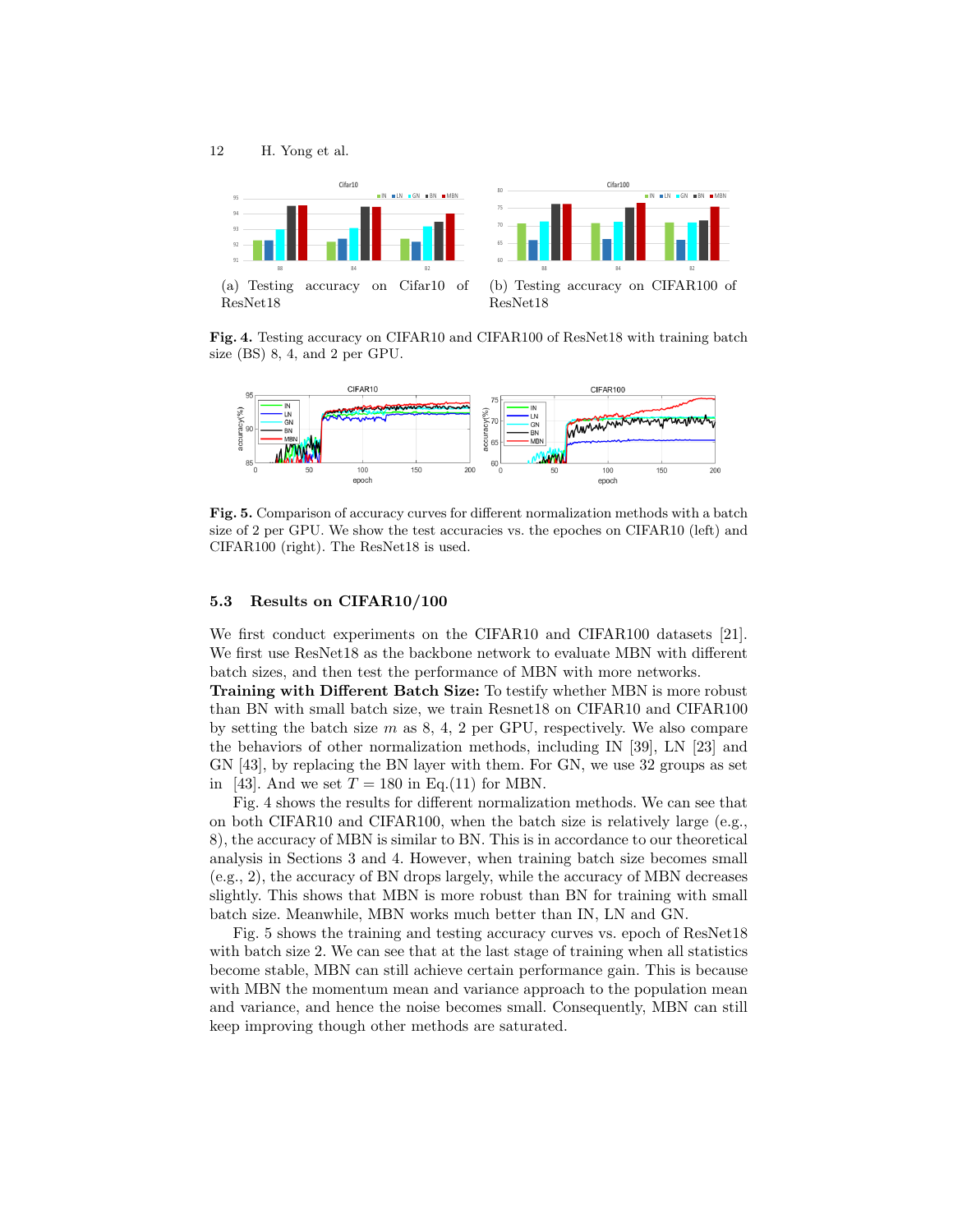



(a) Testing accuracy curves on CI-FAR100 for different network architectures with training batch size 2 (top) and 4 (bottom) per GPU.

(b) Testing accuracy on CIFAR100 for different network architectures with training batch size 2 per GPU.

Fig. 6. Training with different DNN models with BN and MBN on CIFAR100.

On More Network Architectures: We further test MBN with different network architectures, including ResNet34, ResNet50, VGG11 and VGG16, by using batch size 2 per GPU on CIFAR100. Fig. 6(a) shows the training and testing accuracy curves vs. epochs, and Fig.  $6(b)$  shows the final testing accuracies. We can have the following observations. First, on all the four networks, MBN always outperforms BN. Second, under such a small batch size, the accuracy of deeper network ResNet50 can be lower than its shallower counterpart ResNet34. That is because the deeper networks have more BN layers, and each BN layer would introduce relatively large noise when batch size is small. The noise is accumulated so that the benefit of more layers can be diluted by the accumulated noise. However, with MBN the performance drop from ResNet50 to ResNet34 is very minor, where the drop by BN is significant. This again validates that MBN can suppress the noise effectively in training.

#### 5.4 Results on Mini-ImageNet-100

On Small Batch Size: On Mini-imageNet, we use ResNet50 as our backbone network. The input size is the same as image size  $84 \times 84$ . The settings for MBN are the same as Section 5.3. Fig.  $7(a)$  compares the testing accuracies of IN, LN, GN, BN and MBN with batch sizes 16, 8, 4 and 2 per GPU. Fig. 7(b) shows their testing accuracy curves with training batch size 2 per GPU. We can see that BN and MBN achieve better results than other normalization methods when batch size is larger than 2, while other normalization methods, such as IN, LN and GN, usually work not very well on Mini-imageNet. But the performance of BN drops significantly when batch size is 2, even worse that IN, while MBN still works well when batch size is 2. This clearly demonstrates the effectiveness of MBN. Furthermore, we also compare MBN with BN on full ImageNet using ResNet50 with 64 GPUs and 4 batch size per GPU. It is found that find MBN outperforms BN by 2.5% in accuracy on the validation set.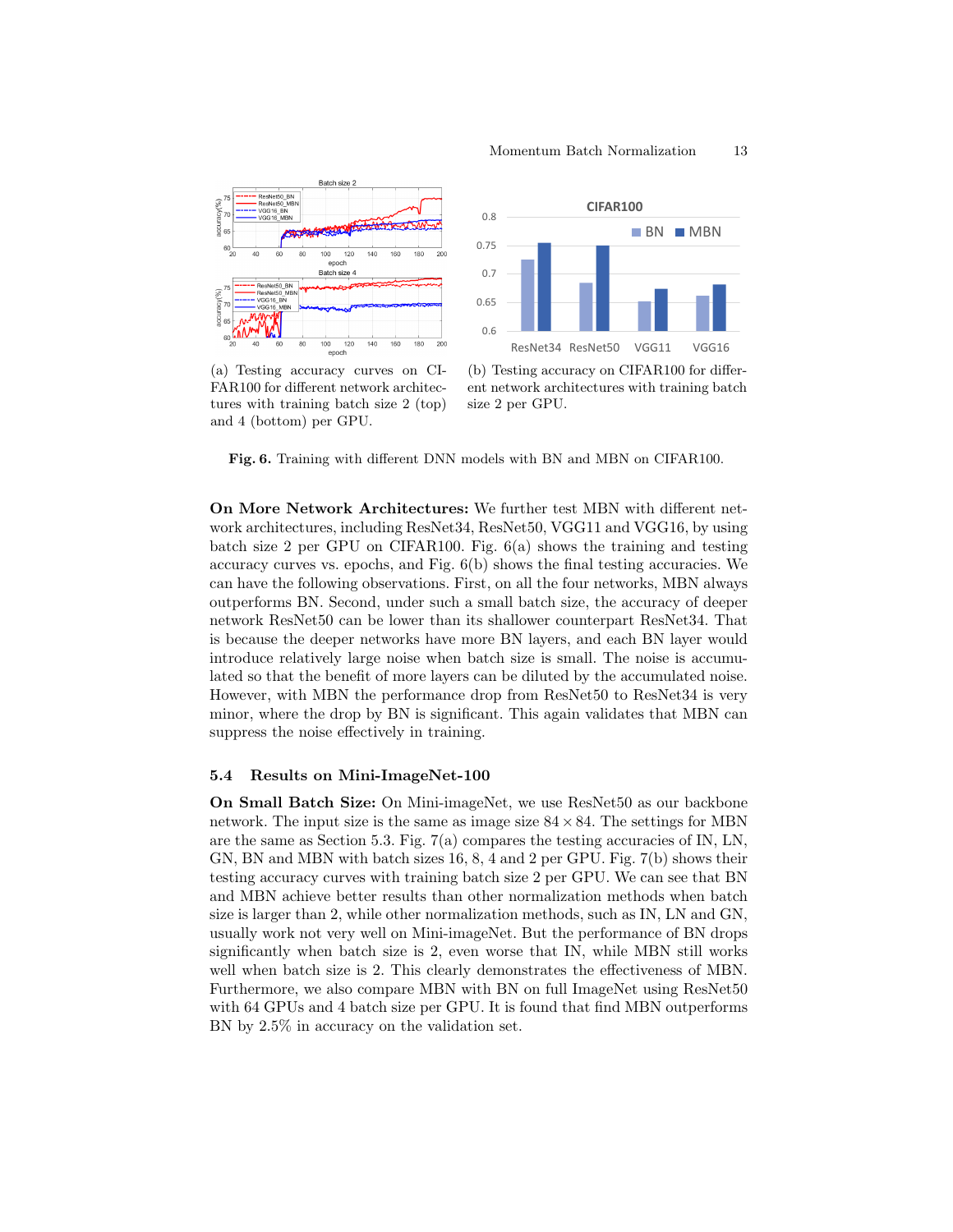

(a) Testing accuracy on Mini-ImageNet of IN, LN, GN, BN and MBN with training batch size 16, 8, 4 and 2 per GPU.



(b) Testing accuracy curves on Mini-ImageNet of IN, LN, GN, BN and MB-N with training batch size 2 per GPU.

Fig. 7. Comparison of different normalization methods on Mini-ImageNet.

Comparison with BreN: BreN [18] was also proposed to make BN work for training with small batch size. It adopts a heuristic clipping strategy to control the influence of current moving average on the normalizer. Though BreN and our proposed MBN have similar goals, they are very different in theoretical development and methodology design. First, the dynamic momentum setting in MBN makes it easy to analyze the noise level in the final training stage, while in BreN it is hard to know the noise level with the heuristic clipping strategy. Second, the hyper-parameters  $m_0$  and  $\tau_0$  are very easy to be tuned and fixed in MBN (we fixed them in all our experiments on all datasets), while the hyper-parameters (clipping bounds) in BreN are very difficult to set. Although a strategy to set the clipping bound was given in [18], we found that this setting usually leads unsatisfactory performance when the dataset or training batch size changes. We have tried various parameter settings for BreN on Mini-ImageNet when training batch size is 2, but found that in most cases the results are even worse. So we report the best result of BreN on Mini-ImageNet with  $r_{max} = 1.5$ and  $d_{max} = 0.5$ , which is 55.47%, lower than the performance of MBN (56.50%)

## 6 Conclusion

Batch normalization (BN) is a milestone technique in deep learning and it largely improves the effectiveness and efficiency in optimizing various deep networks. However, the working mechanism of BN is not fully revealed yet, while the performance of BN drops much when the training batch size is small because of the inaccurate batch statistics estimation. In this work, we first revealed that the generalization capability of BN comes from its noise generation mechanism in training, and then presented the explicit regularization formulation of BN. We consequently presented an improved version of BN, namely momentum batch normalization (MBN), which uses the moving average of sample mean and variance in a mini-batch for training. By adjusting a dynamic momentum parameter, the noise level in the estimated mean and variance can be well controlled in MBN. The experimental results demonstrated that MBN can work stably for different batch sizes. In particular, it works much better than BN and other popular normalization methods when the batch size is small.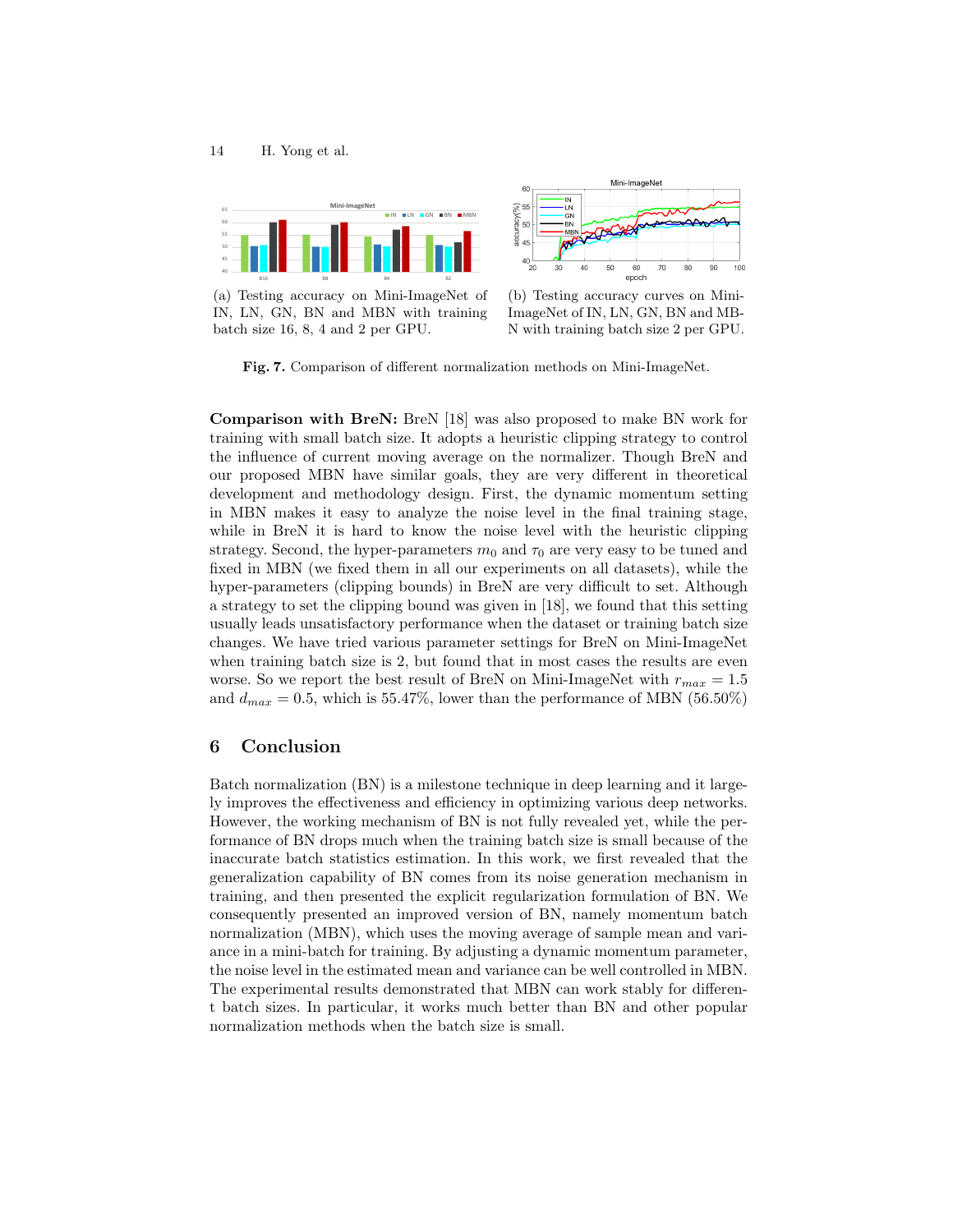# References

- 1. Amodei, D., Ananthanarayanan, S., Anubhai, R., Bai, J., Battenberg, E., Case, C., Casper, J., Catanzaro, B., Cheng, Q., Chen, G., et al.: Deep speech 2: Endto-end speech recognition in english and mandarin. In: International conference on machine learning. pp. 173–182 (2016)
- 2. An, G.: The effects of adding noise during backpropagation training on a generalization performance. Neural computation 8(3), 643–674 (1996)
- 3. Arpit, D., Zhou, Y., Kota, B.U., Govindaraju, V.: Normalization propagation: A parametric technique for removing internal covariate shift in deep networks. arXiv preprint arXiv:1603.01431 (2016)
- 4. Bishop, C.M.: Training with noise is equivalent to tikhonov regularization. Neural Computation 7(1), 108–116 (1995)
- 5. Bjorck, J., Gomes, C., Selman, B., Weinberger, K.Q.: Understanding batch normalization pp. 7694–7705 (2018)
- 6. Bottou, L.: Stochastic gradient learning in neural networks. Proceedings of Neuro-Nımes 91(8), 12 (1991)
- 7. Bottou, L.: Large-scale machine learning with stochastic gradient descent. In: Proceedings of COMPSTAT'2010, pp. 177–186. Springer (2010)
- 8. Cho, M., Lee, J.: Riemannian approach to batch normalization. In: Advances in Neural Information Processing Systems. pp. 5225–5235 (2017)
- 9. Crocker, L., Algina, J.: Introduction to classical and modern test theory. ERIC (1986)
- 10. Deng, J., Dong, W., Socher, R., Li, L.J., Li, K., Fei-Fei, L.: Imagenet: A largescale hierarchical image database. In: 2009 IEEE conference on computer vision and pattern recognition. pp. 248–255. Ieee (2009)
- 11. Duchi, J., Hazan, E., Singer, Y.: Adaptive subgradient methods for online learning and stochastic optimization. Journal of Machine Learning Research 12(Jul), 2121– 2159 (2011)
- 12. Guo, Y., Wu, Q., Deng, C., Chen, J., Tan, M.: Double forward propagation for memorized batch normalization. In: Thirty-Second AAAI Conference on Artificial Intelligence (2018)
- 13. He, K., Gkioxari, G., Dollár, P., Girshick, R.: Mask r-cnn. In: Proceedings of the IEEE international conference on computer vision. pp. 2961–2969 (2017)
- 14. He, K., Zhang, X., Ren, S., Sun, J.: Deep residual learning for image recognition. In: Proceedings of the IEEE conference on computer vision and pattern recognition. pp. 770–778 (2016)
- 15. Huang, G., Liu, Z., Van Der Maaten, L., Weinberger, K.Q.: Densely connected convolutional networks. In: Proceedings of the IEEE conference on computer vision and pattern recognition. pp. 4700–4708 (2017)
- 16. Huang, L., Yang, D., Lang, B., Deng, J.: Decorrelated batch normalization. In: Proceedings of the IEEE Conference on Computer Vision and Pattern Recognition. pp. 791–800 (2018)
- 17. Huang, L., Zhou, Y., Zhu, F., Liu, L., Shao, L.: Iterative normalization: Beyond standardization towards efficient whitening. In: Proceedings of the IEEE Conference on Computer Vision and Pattern Recognition. pp. 4874–4883 (2019)
- 18. Ioffe, S.: Batch renormalization: Towards reducing minibatch dependence in batchnormalized models. In: Advances in neural information processing systems. pp. 1945–1953 (2017)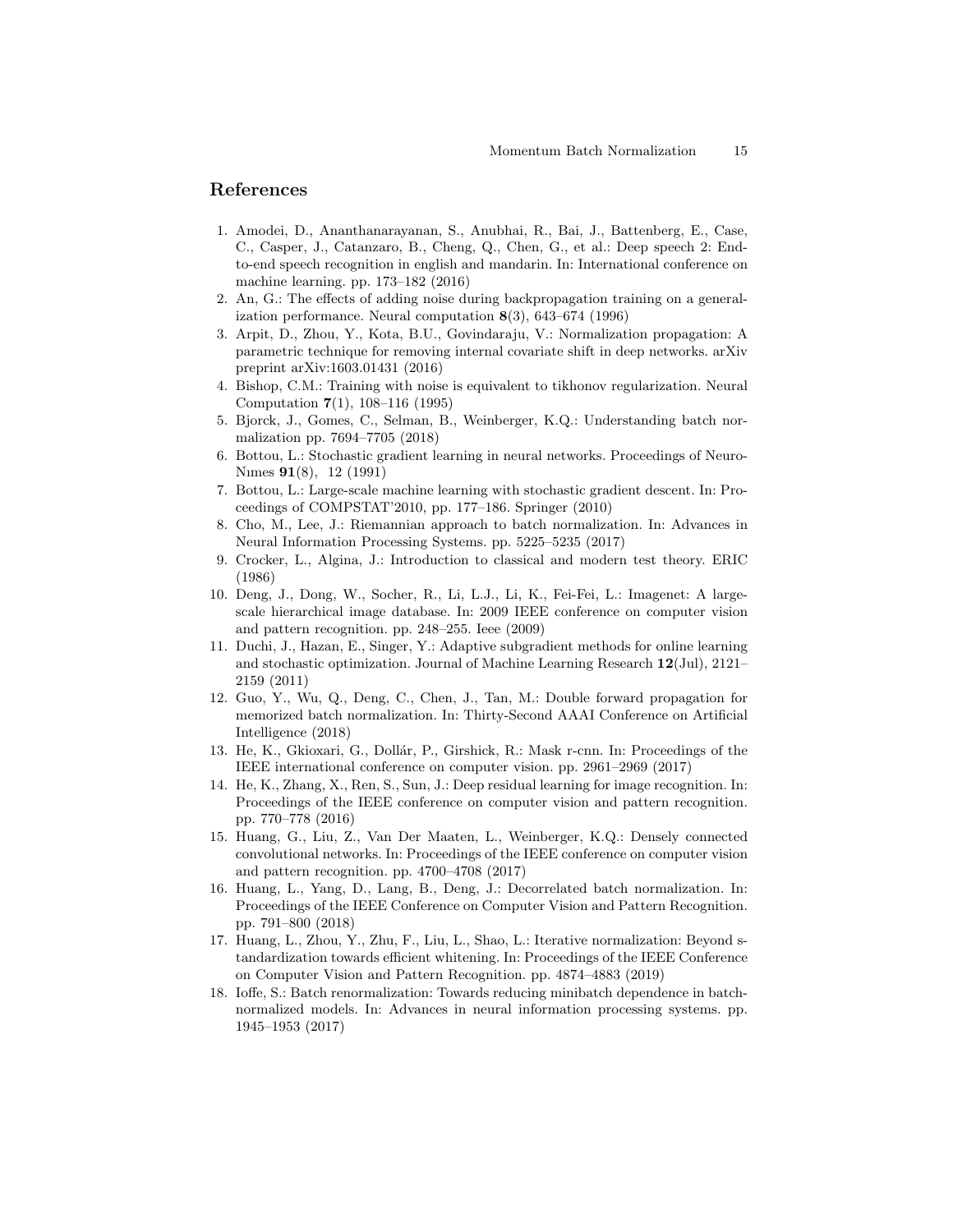- 16 H. Yong et al.
- 19. Ioffe, S., Szegedy, C.: Batch normalization: Accelerating deep network training by reducing internal covariate shift. arXiv preprint arXiv:1502.03167 (2015)
- 20. Kingma, D.P., Ba, J.: Adam: A method for stochastic optimization. arXiv preprint arXiv:1412.6980 (2014)
- 21. Krizhevsky, A., Hinton, G., et al.: Learning multiple layers of features from tiny images. Tech. rep., Citeseer (2009)
- 22. LeCun, Y.A., Bottou, L., Orr, G.B., M¨uller, K.R.: Efficient backprop. In: Neural networks: Tricks of the trade, pp. 9–48. Springer (2012)
- 23. Lei Ba, J., Kiros, J.R., Hinton, G.E.: Layer normalization. arXiv preprint arXiv:1607.06450 (2016)
- 24. Lenth, R.V.: cumulative distribution function of the non-central t distribution. Journal of the Royal Statistical Society. Series C (Applied Statistics) 38(1), 185– 189 (1989)
- 25. Luo, P., Peng, Z., Ren, J., Zhang, R.: Do normalization layers in a deep convnet really need to be distinct? arXiv preprint arXiv:1811.07727 (2018)
- 26. Luo, P., Ren, J., Peng, Z.: Differentiable learning-to-normalize via switchable normalization. arXiv preprint arXiv:1806.10779 (2018)
- 27. Luo, P., Wang, X., Shao, W., Peng, Z.: Towards understanding regularization in batch normalization (2018)
- 28. Luong, M.T., Pham, H., Manning, C.D.: Effective approaches to attention-based neural machine translation. arXiv preprint arXiv:1508.04025 (2015)
- 29. Mnih, V., Kavukcuoglu, K., Silver, D., Rusu, A.A., Veness, J., Bellemare, M.G., Graves, A., Riedmiller, M., Fidjeland, A.K., Ostrovski, G., et al.: Human-level control through deep reinforcement learning. Nature 518(7540), 529 (2015)
- 30. Ren, M., Liao, R., Urtasun, R., Sinz, F.H., Zemel, R.S.: Normalizing the normalizers: Comparing and extending network normalization schemes. arXiv preprint arXiv:1611.04520 (2016)
- 31. Ren, S., He, K., Girshick, R., Sun, J.: Faster r-cnn: Towards real-time object detection with region proposal networks. In: Advances in neural information processing systems. pp. 91–99 (2015)
- 32. Salimans, T., Kingma, D.P.: Weight normalization: A simple reparameterization to accelerate training of deep neural networks. In: Advances in Neural Information Processing Systems. pp. 901–909 (2016)
- 33. Santurkar, S., Tsipras, D., Ilyas, A., Madry, A.: How does batch normalization help optimization? (no, it is not about internal covariate shift) pp. 2483–2493 (2018)
- 34. Shao, W., Meng, T., Li, J., Zhang, R., Li, Y., Wang, X., Luo, P.: Ssn: Learning sparse switchable normalization via sparsestmax. arXiv preprint arXiv:1903.03793 (2019)
- 35. Shekhovtsov, A., Flach, B.: Stochastic normalizations as bayesian learning. In: Asian Conference on Computer Vision. pp. 463–479. Springer (2018)
- 36. Silver, D., Huang, A., Maddison, C.J., Guez, A., Sifre, L., Van Den Driessche, G., Schrittwieser, J., Antonoglou, I., Panneershelvam, V., Lanctot, M., et al.: Mastering the game of go with deep neural networks and tree search. nature 529(7587), 484 (2016)
- 37. Sutskever, I., Martens, J., Dahl, G., Hinton, G.: On the importance of initialization and momentum in deep learning. In: International conference on machine learning. pp. 1139–1147 (2013)
- 38. Teye, M., Azizpour, H., Smith, K.: Bayesian uncertainty estimation for batch normalized deep networks. arXiv preprint arXiv:1802.06455 (2018)
- 39. Ulyanov, D., Vedaldi, A., Lempitsky, V.: Instance normalization: The missing ingredient for fast stylization. arXiv preprint arXiv:1607.08022 (2016)